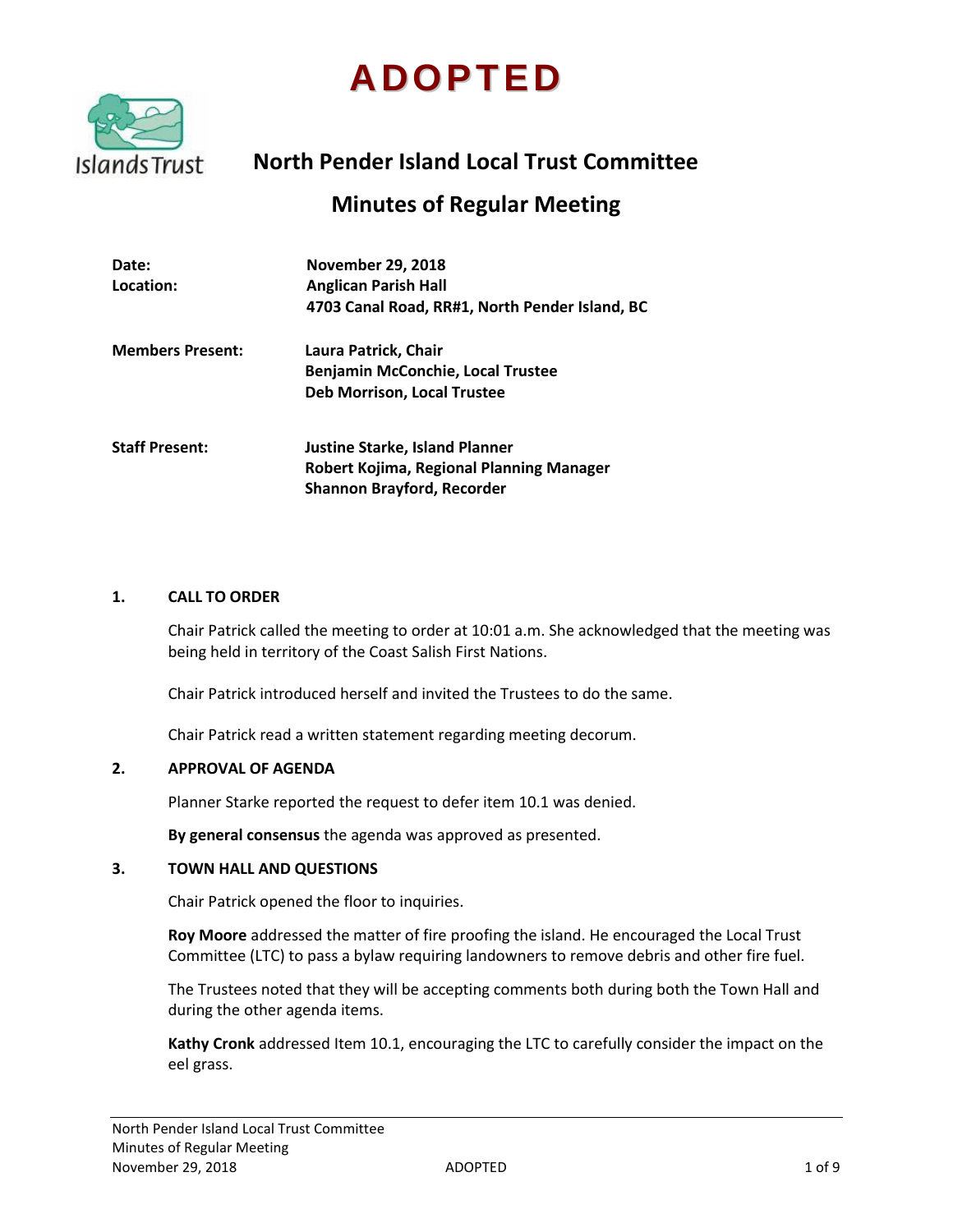**John Chapman** spoke as the Chair of PIPRC (Pender Islands Parks and Recreation Commission) to address Item 10.2. He noted that the PIPRC does not have a concern with the application, but that they have a Right of Way on a portion of that property.

**Dale Henning** read an email from another community member requesting a rationale for why letters of support for the Burdett application are no longer found on the Islands Trust Webpage. RPM Kojima provided a rationale.

**Michael Sketch** commented that all of the documents related to the Burdett application are now difficult to find.

**Ann Burdett** requested that the meetings be video-streamed online. It was noted that the process for live-streaming meetings is being investigated at the staff level.

**Dale Henning** requested information on why Bylaws 214 and 215 are not on the agenda package.

Planner Starke provided an update on the Bylaws 214 and 215.

#### **4. COMMUNITY INFORMATION MEETING**

none

#### **5. PUBLIC HEARING**

none

# **6. MINUTES**

# **6.1 Local Trust Committee Minutes Dated October 25, 2018 for information**

It was noted that the Minutes of October 25, 2018 were adopted by Resolution Without Meeting.

#### **6.2 Section 26 Resolutions-without-meeting Report November 2018**

Trustee Morrison requested information on the Port Browning applications and reported receiving complaints regarding the sewer smell. She also requested that RPM Kojima follow up on the Browning sewer smells.

RPM Kojima acknowledged the comments and remarked that staff will follow up.

#### **6.3 Advisory Planning Commission Minutes**

None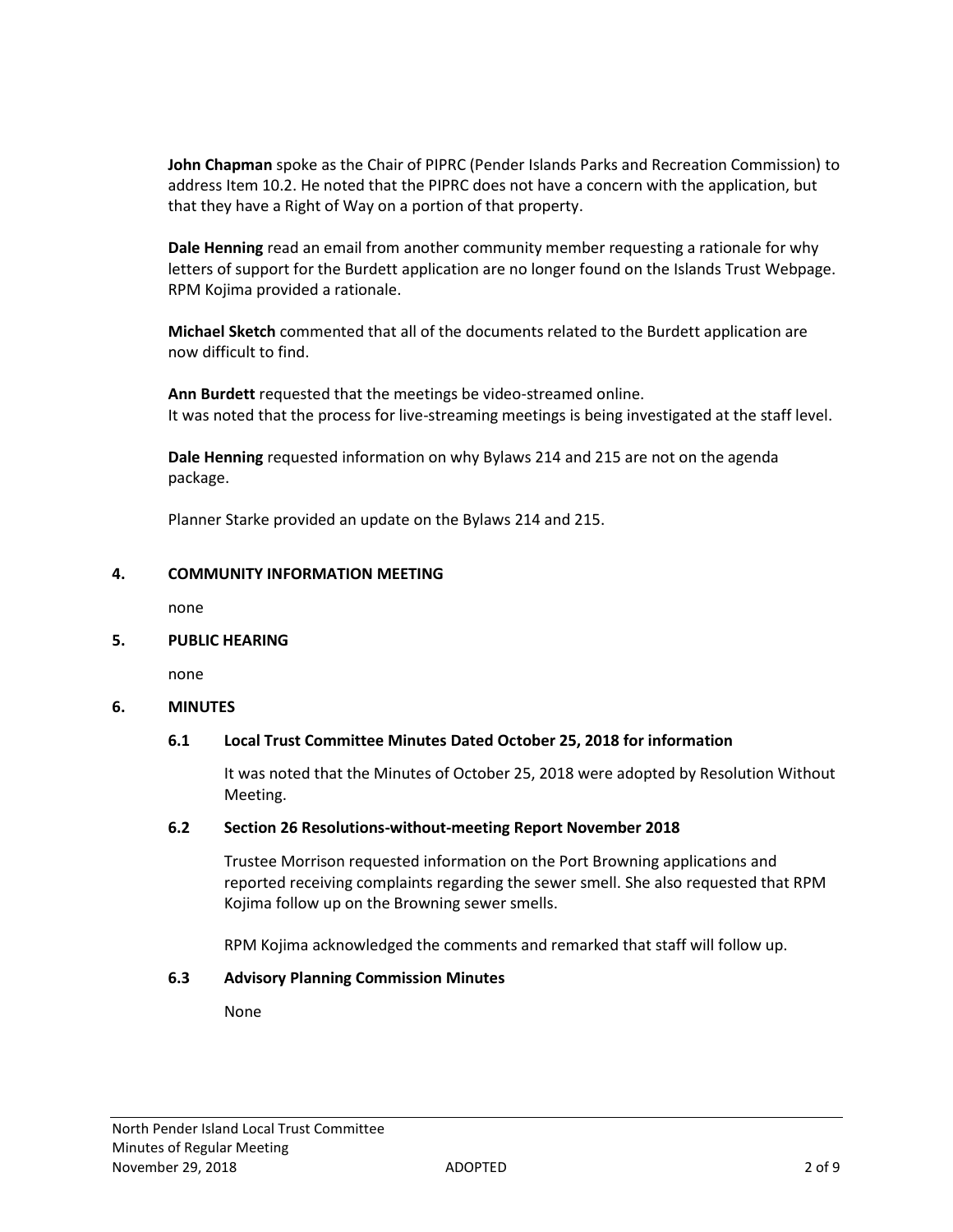# **7. BUSINESS ARISING FROM THE MINUTES**

# **7.1 Follow-up Action List Dated November 2018**

Received for information.

# **8. DELEGATIONS**

none

# **9. CORRESPONDENCE**

# **9.1 Pender Island Trust Protection Society Letter Re: Watersheds, Groundwater & Ramifications of Climate Change**

The LTC thanked Pender Island Trust Protection Society for the submission.

RPM Kojima provided an overview of the options available for the LTC to help share information about the event.

# **10. APPLICATIONS AND REFERRALS**

# **10.1 NP-DVP-2017.3 (Cooke/Taylor) - Staff Report**

Planner Starke delivered a presentation regarding the application and provided an overview of the staff report's recommendations.

The LTC requested additional information regarding the application and the discussed options for limiting the impact on the sensitive ecosystem.

Chair Patrick invited comments from the audience.

Kathy Cronk noted that the 100 meter requirement for notice might not be sufficient in this situation.

# **NP-2018-091**

# **It was Moved and Seconded,**

that the North Pender Island Local Trust Committee deny application NP-DVP-2017.3.

# **CARRIED**

# **10.2 NP-DVP-2018.4 (Murdoch) - Staff Report**

Planner Starke provided an overview of the staff report and associated recommendations.

The LTC discussed the application and the impact it may have on the Right of Way and future trail development.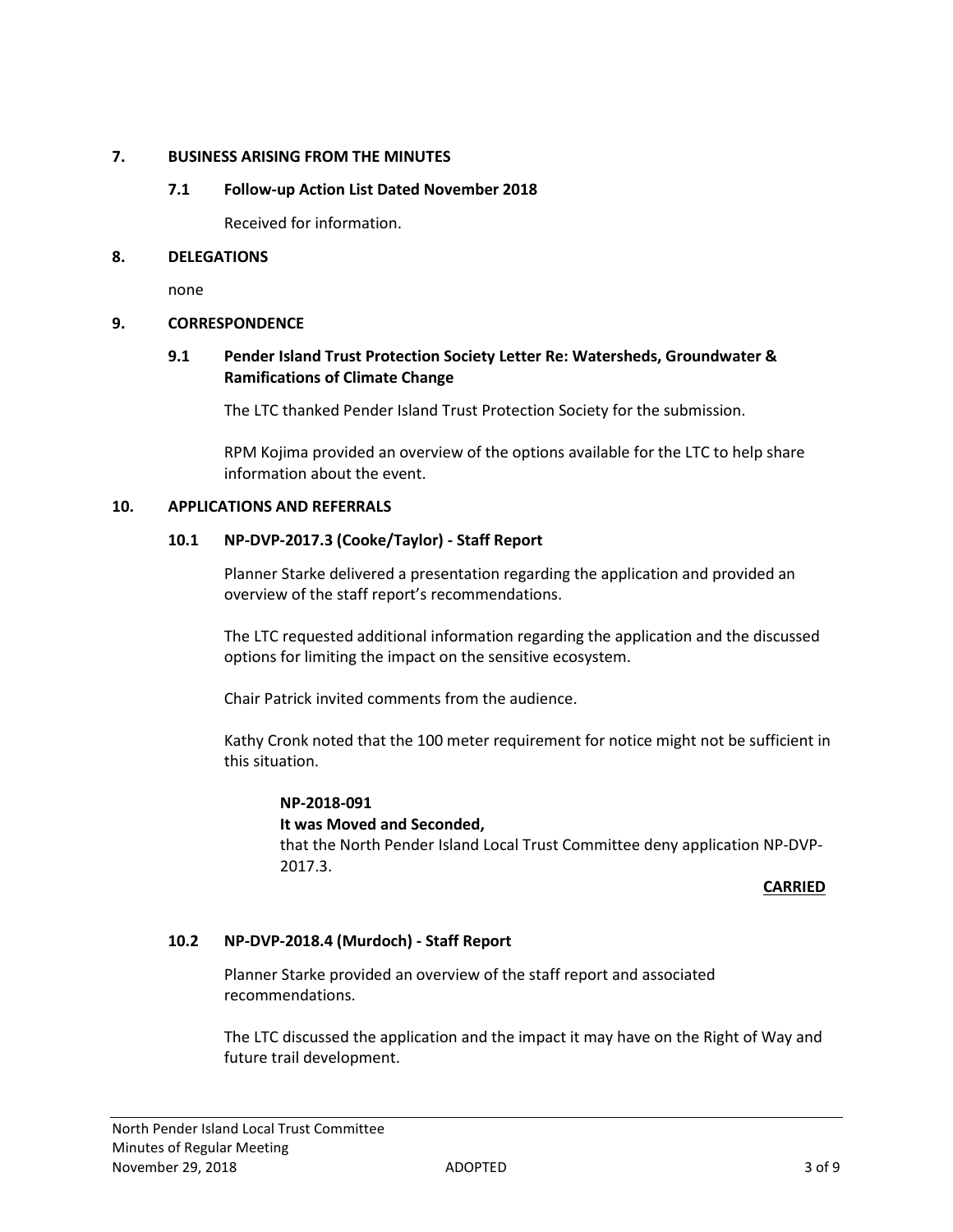Trustee Morrison specifically asked Ms. Murdoch to keep the MOTI right of way clear of any use as this is beyond their property.

# **NP-2018-092**

# **It was Moved and Seconded,**

that the North Pender Island Local Trust Committee approve issuance of proposed Development Variance Permit NP-DVP-2018.4 (Murdoch).

# **CARRIED**

# **10.3 NP-TUP-2018.6 (Persello) - Staff Report**

Planner Starke provided an overview of the staff report, community submissions, and associated recommendations.

The LTC discussed the application, enforcement options for non-compliance with Short

Term Vacation Rentals (STVR) regulations, and broader community impacts.

A discussion was held regarding strategies for encouraging water conservation in STVRs and opportunities to monitor water use in those residences.

#### **NP-2018-093**

#### **It was Moved and Seconded,**

that the North Pender Island Local Trust Committee approve issuance of Temporary Use Permit NP-TUP-2018.6 (Persello).

#### **CARRIED**

A discussion was held regarding the voting rights of the Chair and staff provided clarification on the regulations.

# **10.4 NP-RZ-2017.2 (GRL Holdings / Shaw Communications) - Staff Report**

Planner Starke provided an overview of the staff report, associated recommendations, and the legislative process for rezoning applications.

Chair Patrick invited the applicant to address the LTC.

The LTC discussed the application, including the building's use, potential environmental concerns, and commercial implications of the rezoning.

A member of the community recommended that the LTC ensure that the building be limited to storage and that they consider the types of material stored there.

#### **NP-2018-094**

#### **It was Moved and Seconded,**

that the North Pender Island Local Trust Committee direct staff to proceed with the application NP-RZ-2018.2 (GRL Holdings/Shaw Communications Ltd.) and to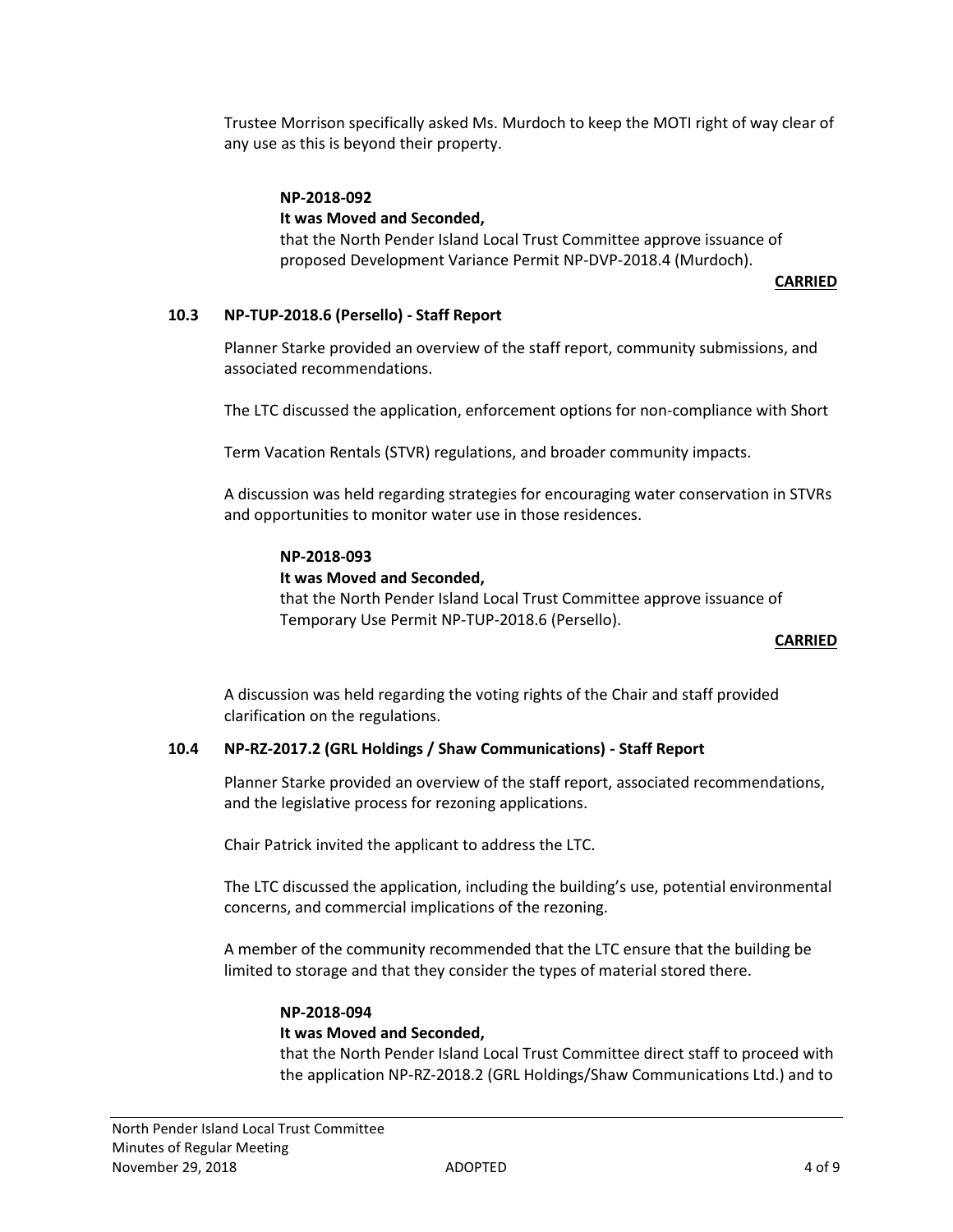# **11. LOCAL TRUST COMMITTEE PROJECTS**

# **11.1 Bylaw No.216 (OCP) & Bylaw No. 217 (LUB) Secondary Suites Amendments for consideration of adoption - Staff Report**

Planner Starke provided an overview of the project, the rationale for relevant decisions made by the past LTC, and the final steps required for its completion.

It was noted that, being post-public hearing, no new information would be received on the matter.

The LTC discussed the bylaws including: matters of water conservation, improving access to affordable housing, the Magic Lake sewer system, and density increases in the Magic Lake Estates area.

A discussion was held regarding opportunities to impose requirements for water and energy conservation.

#### **NP-2018-095**

#### **It was Moved and Seconded,**

that the North Pender Island Local Trust Committee Bylaw No. 216, cited as "North Pender Island Official Community Plan Bylaw No. 171, 2007, Amendment No. 1, 2018," be adopted.

#### **CARRIED**

# **NP-2018-096**

#### **It was Moved and Seconded,**

that the North Pender Island Local Trust Committee Bylaw No. 217, cited as "North Pender Island Land Use Bylaw, 103, 1996, Amendment No. 1, 2018," be adopted.

# *CARRIED*  $CARRED$

Chair Patrick invited comments from the public.

Dale Henning noted that many properties in Magic Lake Estates are not connected to sewers

Jim Petrie requested information on ensuring that current suites are compliant with building and electrical codes.

Trustee Morrison encouraged the public to report suites of concern to ensure that those owners have an opportunity to bring their suites into compliance.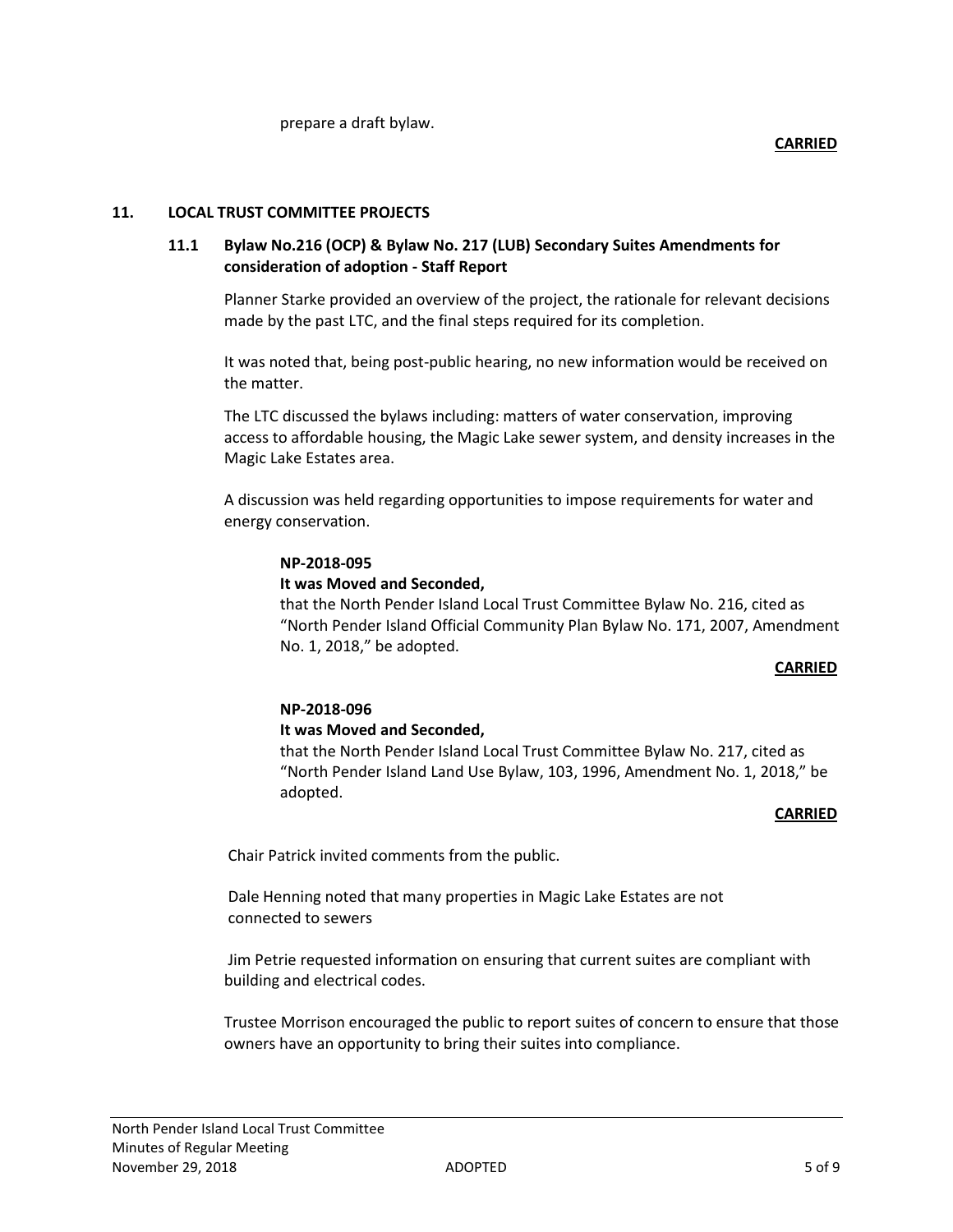Trustee Morrison asked for clarification from RPM Kojima about the approval of secondary suites in the Magic Lake area and he confirmed that no secondary suites can be approved in Magic Lakes until the water and sewer upgrades are complete as per the community feedback during bylaw review.

# **12. REPORTS**

# **12.1 Work Program Report**

# 12.1.1 Top Priorities Report Dated November 2018

A discussion was held regarding the Top Priorities and Staff offered options for identifying and planning those priorities. The LTC discussed the following topics:

- Publicizing the adoption of Bylaws No. 216 and 217.
- Inclusion of water issues on the Top Priorities list.
- Next steps regarding housing.
- Options for receiving feedback from the community.
- Items on the Top Priorities list that can be removed.

# **NP-2018-097**

# **It was Moved and Seconded,**

that the North Pender Island Local Trust Committee remove Item 2 "Housing"and Item 3 "First Nations Interest" from the Top Priorities list and that "Climate Change Adaptation and Community Resilience" be added to the Top Priorities list.

#### **CARRIED**

Trustee McConchie and Trustee Morrison provided an overview of the ways in which they are actively ensuring that First Nations interests are integrated as a priority in all areas of their work.

# 12.1.2 Projects List Report Dated November 2018

RPM Kojima and Planner Starke provided an overview of the document and provided recommendations on projects for the LTC to consider.

# **12.2 Applications Report Dated November 2018**

RPM Kojima provided an overview of the document.

Planner Starke provided an update on an application by Glen Grimmer.

A discussion of the application was held and the LTC requested additional information regarding the rationale for dealing with the matter as a Temporary Use Permit.

# **12.3 Trustee and Local Expense Report September 2018**

RPM Kojima provided an overview of the document.

# **12.4 Adopted Policies and Standing Resolutions**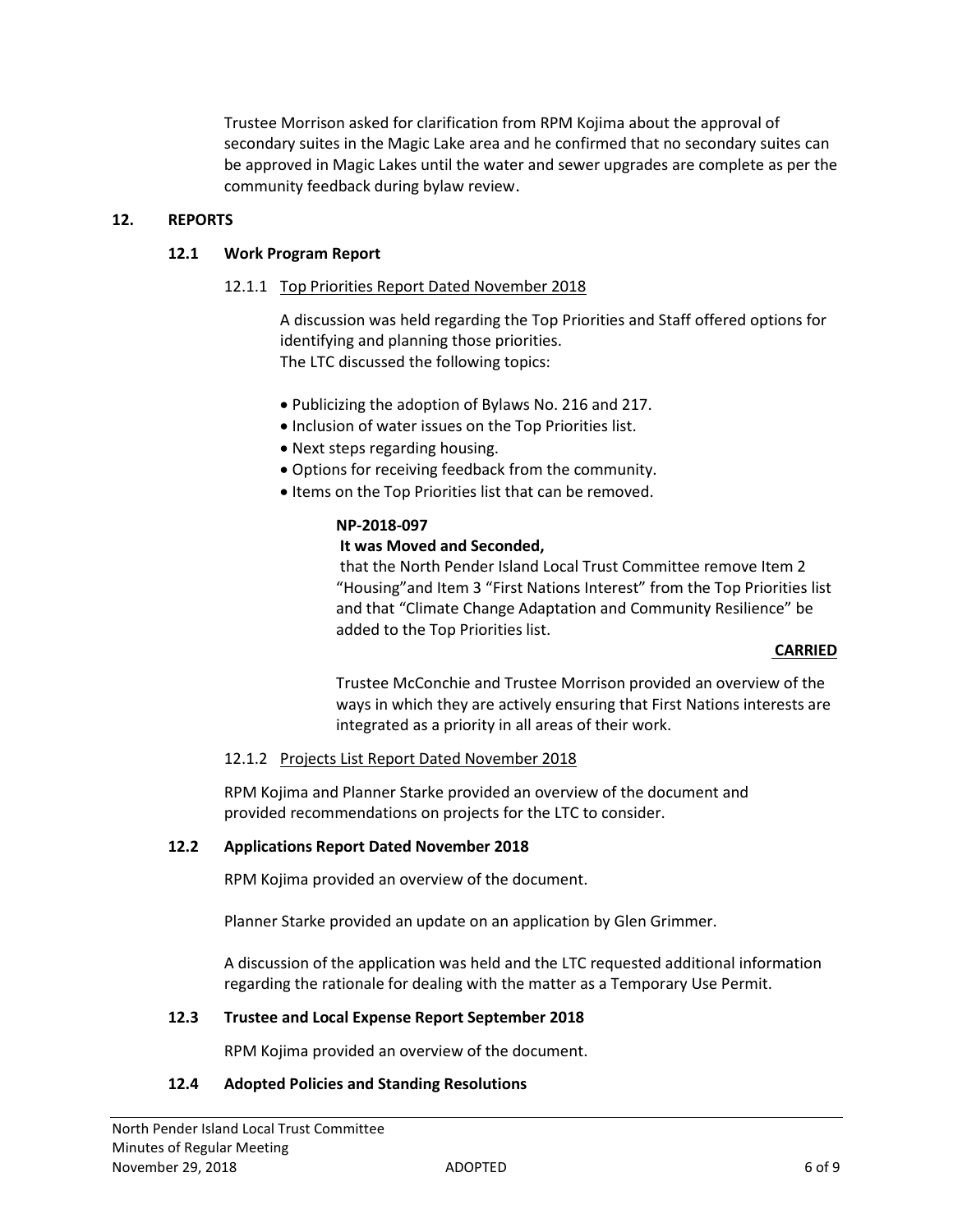Received for information.

A discussion was held regarding the Advisory Planning Commission and the process for obtaining new members.

# **12.5 Local Trust Committee Webpage**

Dale Henning requested an update on the past inability to post two meetings on the same day.

Trustee Morrison provided an overview of the challenges of the website and the opportunities for solutions. She reported that there is a website (penderislandstrust.org) that can share information and redirect to the Trust website in a more efficient way. She encouraged the community to share specific website issues to ensure they are addressed.

A discussion was held regarding options for communicating online and through noncomputer-based media.

# **12.6 Chair's Report**

Chair Patrick reported that she is appreciative of the training from the staff and looks forward to serving as Chair.

# **12.7 Trustee Report**

Trustee McConchie thanked the Chair for her service to the Trust. He reported that Trust Council was held November 6-8, 2018 and noted that he was concerned with the both the event's budget and that a member of the community was not treated respectfully by the Trust Council Chair. He encouraged the community to follow the work of South Pender Island Trustee, Steve Wright, regarding the various matters he is raising with Trust Council. He thanked the staff for their efforts to provide relevant information and for their service to the Trust.

Trustee Morrison reported that she attended Trust Council. She noted that she has concerns regarding spending on Trustee stays during Trust Council. She reported that two community members from North Pender Island were interrupted during their address to Trust Council and that the matter is being addressed. She encouraged the public to take advantage of the posted Planner hours and get to know their planners. She also provided an overview of up coming meetings with elected officials and encouraged the community to provide input on relevant matters.

# **12.8 Electoral Area Director's Report**

Chair Patrick noted that this agenda item was created in the hope that Area Directors would attend meetings or provide written reports.

# **12.9 Islands Trust Conservation Report**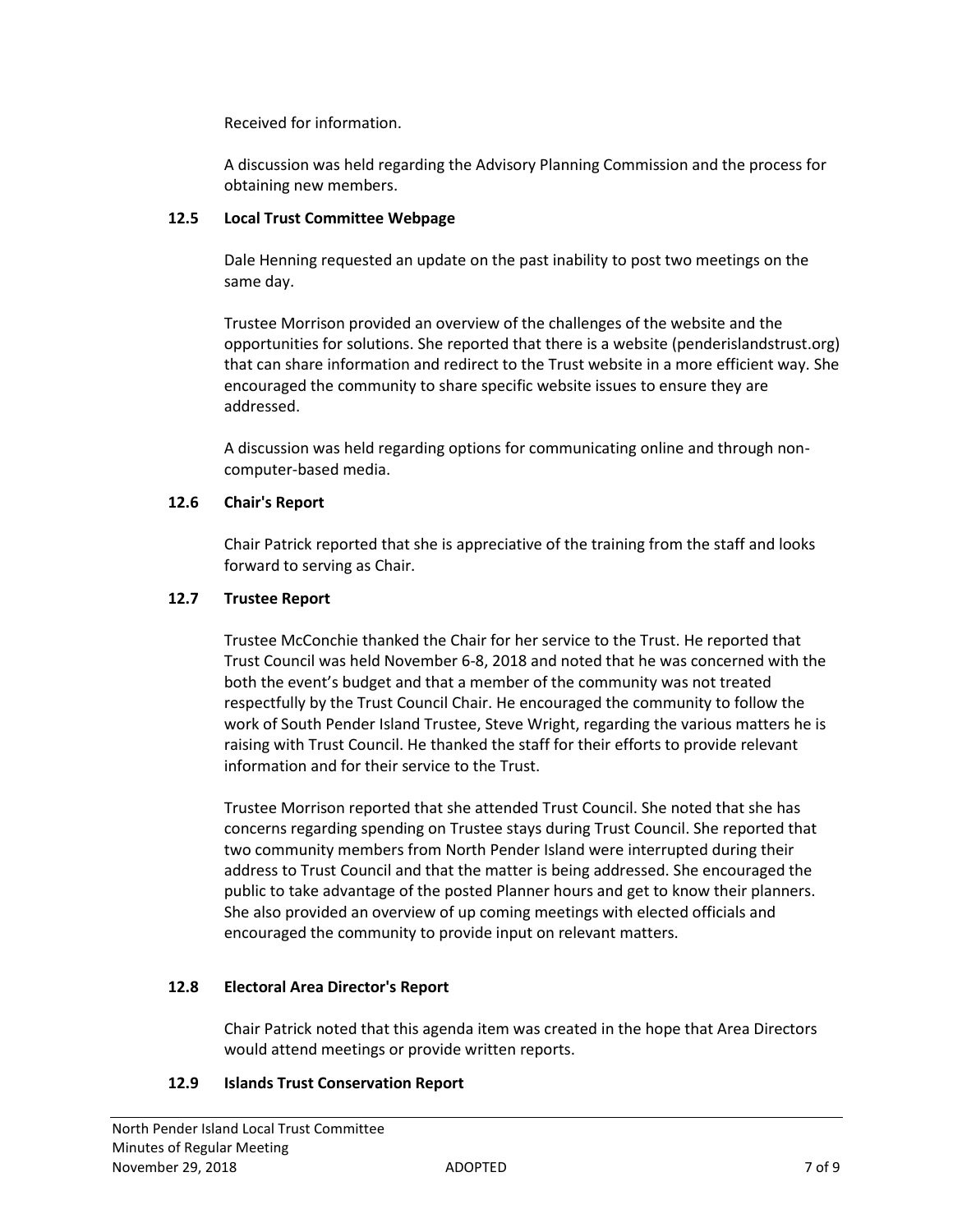none

# **13. NEW BUSINESS**

# **13.1 Islands Trust Conservancy - Medicine Beach Nature Sanctuary Letter**

Received for information.

# **14. UPCOMING MEETINGS**

#### **14.1 2019 LTC Annual Meeting Schedule for adoption**

It was noted that the June meeting will be held July 4, 2018 and that the meeting times and locations will be decided.

#### **NP-2018-098**

# **It was Moved and Seconded,**

that the North Pender Island Local Trust Committee 2019 meeting schedule be adopted as amended.

**CARRIED**

# **14.2 Scheduling of December 9, 2018 Special Meeting**

It was noted that this meeting will not be held, but will be rescheduled in the future.

# **15. TOWN HALL**

**Dale Henning** thanked the Trustees and Chair for their work.

**Kathy Cronk** encourage the LTC to work with Heartwood on their Top Priority "Climate Change Adaptation and Community Resilience".

**Sara Steil** requested official support from the LTC and permission to list the LTC as a co-sponsor of the upcoming Pender Island Trust Protection Society (PITPS) event.

**By general consensus,** the LTC agreed to be listed as official supporters of the PITPS event.

**Michael Sketch** remarked that the role of the Chair should be to represent Trust Council and that a Chair should carefully be aware of decisions that contravene Trust policy. He requested that the Chair share her views on her role. He also requested information on how a vote is handled when there are only two members of the LTC present.

Chair Patrick provided an overview of the process for Trust Council review of LTC decisions and her views of the role of the Chair.

RPM Kojima provided information on the procedures for absent LTC members and voting. Trustees McConchie and Morrison noted that they have both been appointed to the Trust Programs Committee, which will be considering procedures.

**Dale Henning** requested clarification on the comments of Michael Sketch.

**Ann Burdett** requested information on the audio recordings of the meetings.